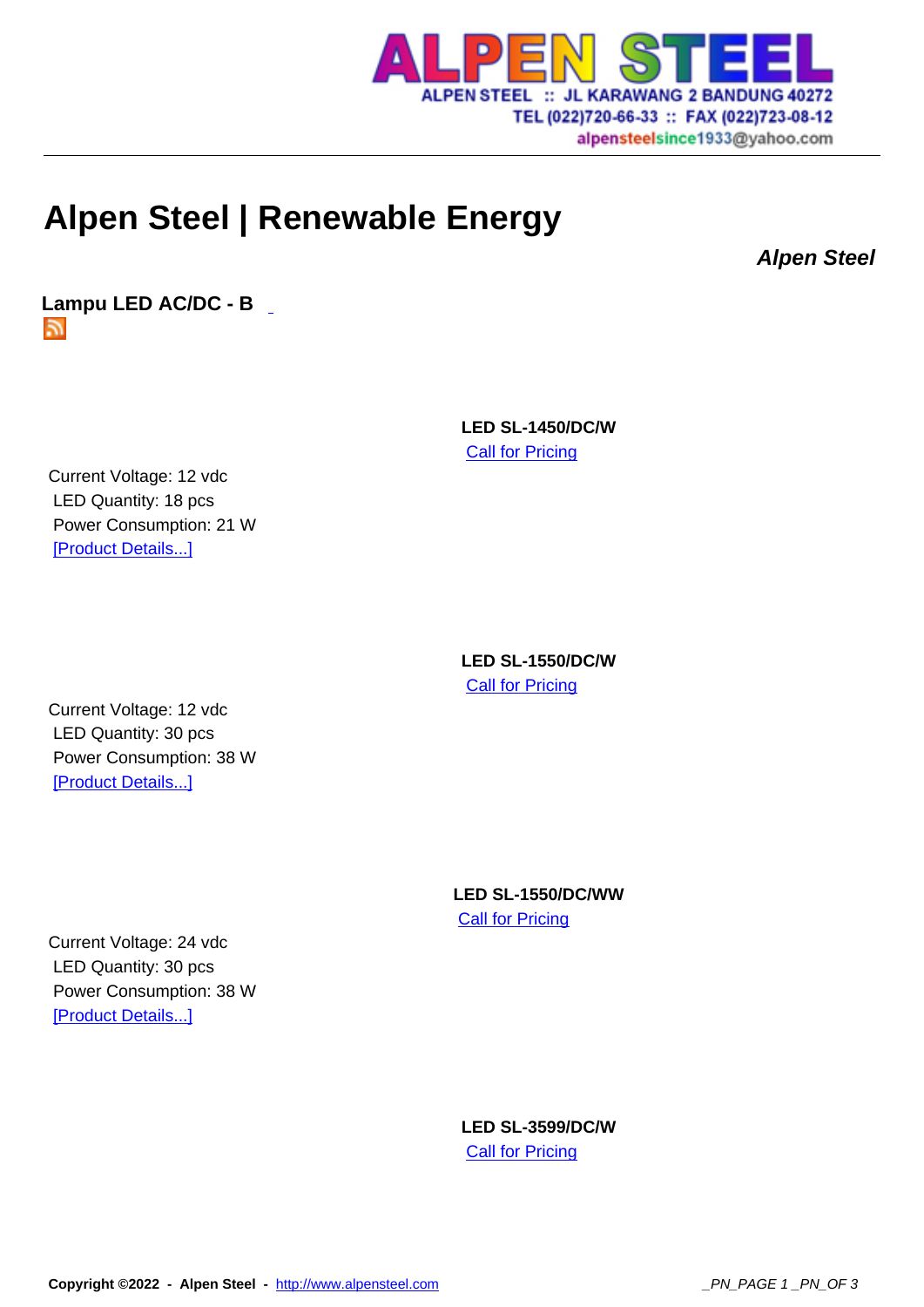LED Quantity: 60 pcs Power Consumption: 78 W [Product Details...]

> **LED SL-3599/DC/WW** Call for Pricing

Current Voltage: 24 vdc LED Quantity: 60 pcs Power Consumption: 78 W [Product Details...]

> **LED SL-4225/DC/W Call for Pricing**

Current Voltage: 24 vdc LED Quantity: 90 pcs Power Consumption: 118 W [Product Details...]

> **LED SL-4225/DC/WW Call for Pricing**

Current Voltage: 24 vdc LED Quantity: 90 pcs Power Consumption: 118 W [Product Details...]

> **LED SL-6075/DC/W** Call for Pricing

Current Voltage: 24 vdc LED Quantity: 120 pcs Power Consumption: 155 W [Product Details...]